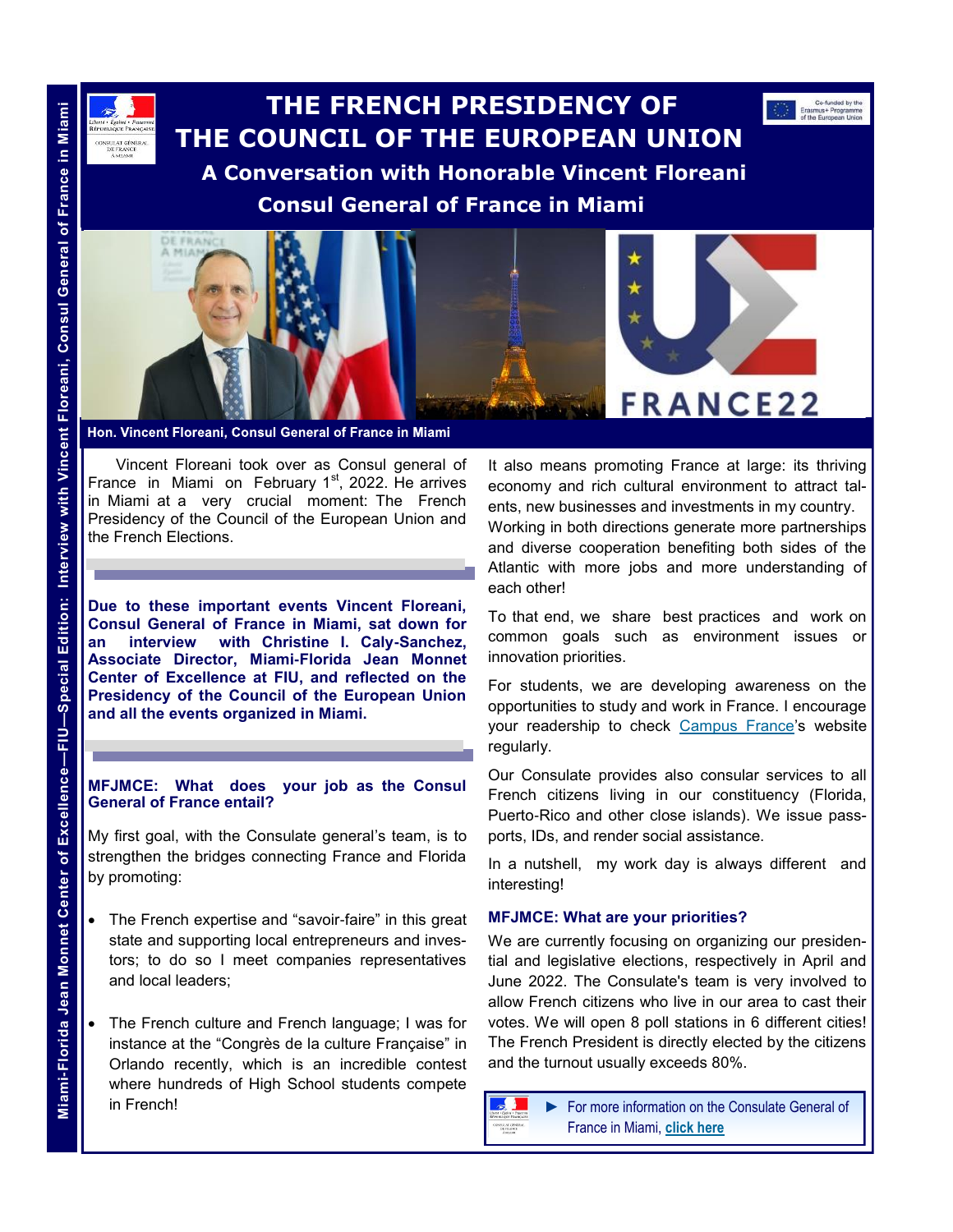# **The French Presidency of the Council of the European Union**



Of course, the security of French residents and tourists is a constant priority. We cooperate closely with US authorities. The Consulate is an essential point of contact, and it is my duty to make sure that French citizens are well informed about the risks of the region in order to be prepared – for the hurricane season for instance- or well aware about the many changes provoked by the Covid-19 pandemic.

### **MFJMCE: France has taken the French Presidency of the Council of the European Union this next six months. Could you tell us what are France's priorities in this leadership?**

#### Indeed!

From January  $1<sup>st</sup>$  to June  $30<sup>th</sup>$ , the French government has presented the following priorities:

• A more **sovereign Europe**, with regard to the ecological transition as we must fight global warming together; digital issues, with more regulations to protect our citizens and private companies; economic issues, as a historic recovery has helped Europe overcome the health crisis; and defense, with the European Intervention Initiative; [\(https://presidence-francaise.consilium.europa.eu/](https://urldefense.com/v3/__https:/presidence-francaise.consilium.europa.eu/en/programme/priorities/__;!!FjuHKAHQs5udqho!a_LUmW8eTpYTugeMitXL2eyw3wE6L6S2SOueiMJqYFrNivQkU9XhoUPOgNGASQ$) [en/programme/priorities/\)](https://urldefense.com/v3/__https:/presidence-francaise.consilium.europa.eu/en/programme/priorities/__;!!FjuHKAHQs5udqho!a_LUmW8eTpYTugeMitXL2eyw3wE6L6S2SOueiMJqYFrNivQkU9XhoUPOgNGASQ$)

• The second key point is **recovery**. We need a new European model for growth: to make Europe a land of production, with job creation, innovation and technological excellence while being aligned with our climate goals. We must also make sure that Europe offers high-quality, high-skilled, and betterpaying jobs.

[\(https://presidence-francaise.consilium.europa.eu/](https://urldefense.com/v3/__https:/presidence-francaise.consilium.europa.eu/media/qh4cg0qq/en_programme-pfue-v1-2.pdf__;!!FjuHKAHQs5udqho!a_LUmW8eTpYTugeMitXL2eyw3wE6L6S2SOueiMJqYFrNivQkU9XhoUPb0F6RjQ$) [media/qh4cg0qq/en\\_programme-pfue-v1-2.pdf\)](https://urldefense.com/v3/__https:/presidence-francaise.consilium.europa.eu/media/qh4cg0qq/en_programme-pfue-v1-2.pdf__;!!FjuHKAHQs5udqho!a_LUmW8eTpYTugeMitXL2eyw3wE6L6S2SOueiMJqYFrNivQkU9XhoUPb0F6RjQ$)

- The 3<sup>rd</sup> priority is **making Europe more humane**. We need to listen to the concerns expressed by our citizens, to defend the rule of law and uphold to our values; to take pride in our culture(s), trust science and fight discriminations. We also need to think more about the next generations, and welcome youth as an active part of the conversation.
- These past weeks, the invasion of Ukraine is largely making its print. However, we noticed that the 27 countries of the European Union made a common front by agreeing swiftly and unanimously a package of unprecedented sanctions against Russia and that for the first time, a spending defense budget was provided to support Ukraine!

► For more information on The French Presidency of the Council of the European Union, **[click here](https://presidence-francaise.consilium.europa.eu/en/)**